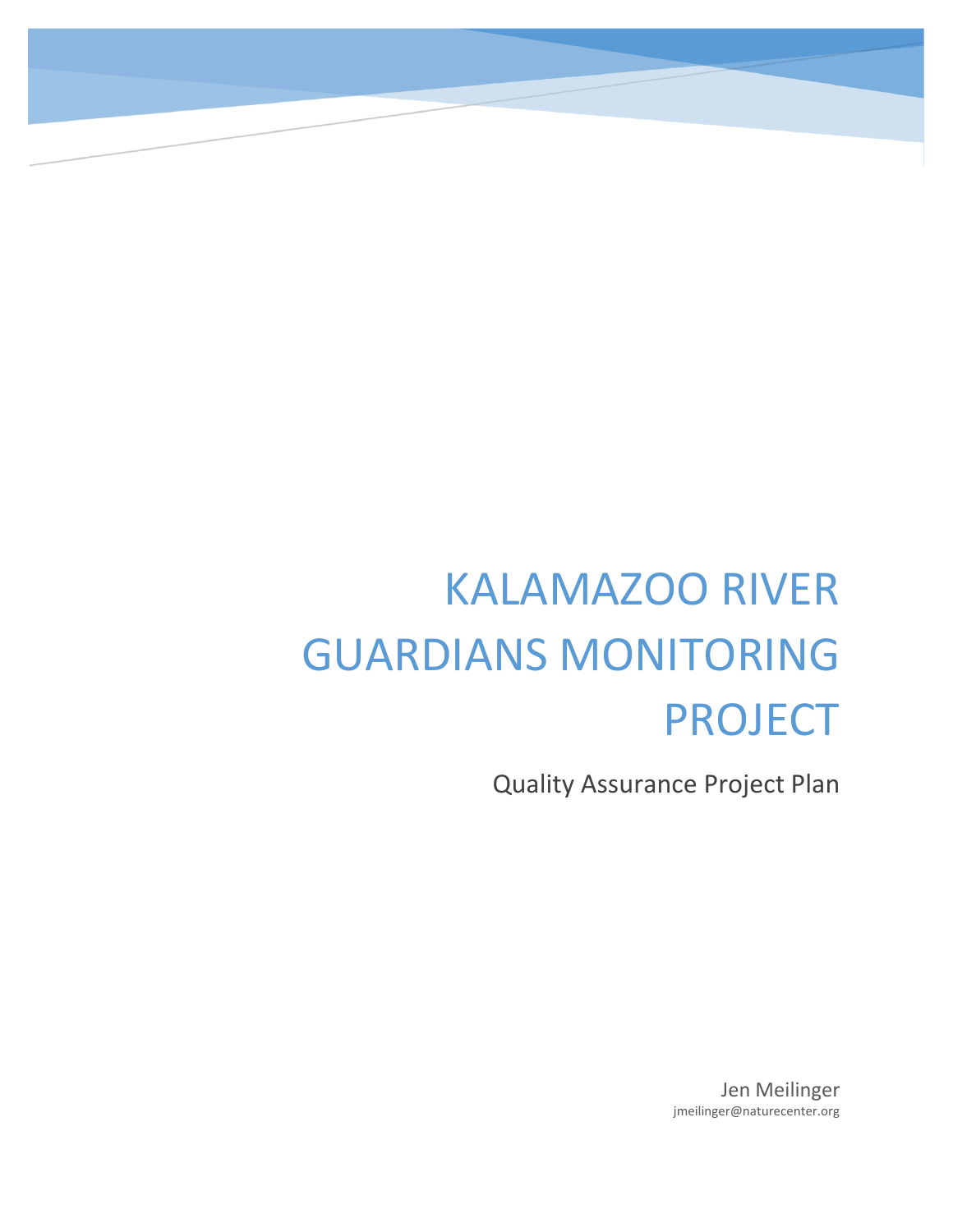| A2. Table of Contents                                         |
|---------------------------------------------------------------|
|                                                               |
|                                                               |
|                                                               |
|                                                               |
|                                                               |
|                                                               |
|                                                               |
| B2. Instrument Equipment testing inspection and Maintenance10 |
| B3. Inspection/Acceptance for Supplies and Consumables10      |
|                                                               |
|                                                               |
|                                                               |
| C2. Data Review, Verification, and Validation11               |
| C3. Reconciliation with Data Quality Objectives11             |
|                                                               |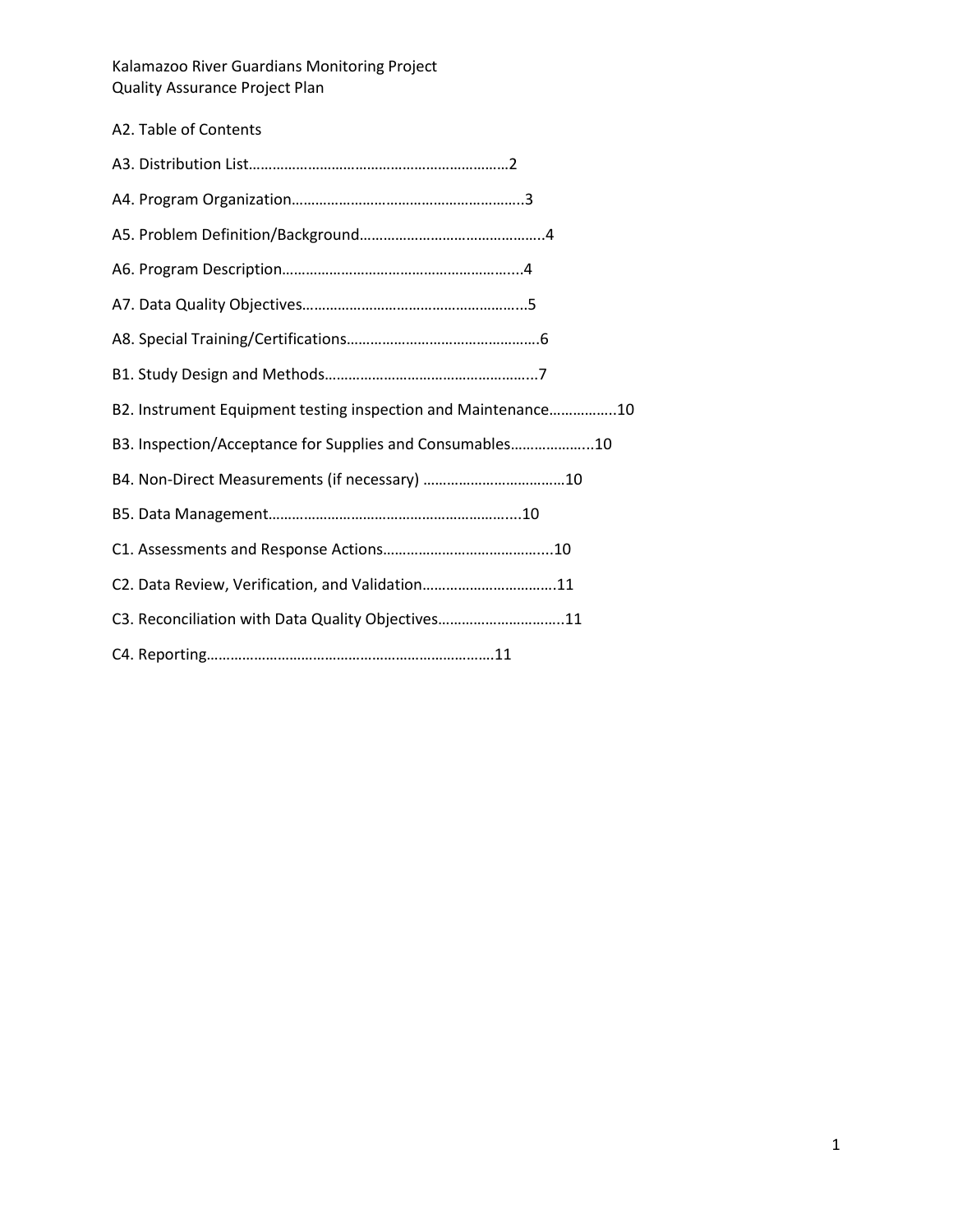## **A3. Distribution list**

Project Officer: Paul Steen, Ph.D. Watershed Ecologist Huron River Watershed council 1100 N. Main Street Ann Arbor, MI 48104

KNC administrative contact: Jessica Simons Kalamazoo Nature Center VP Conservation Stewardship 7000 N. Westnedge ave Kalamazoo, Mi 49009

Kalamazoo River Watershed Council Administrative contact: Steve Hamilton (I.D. expert) Michigan State University/Kalamazoo River Watershed Council Professor of Ecosystem Ecology and Biogeochemistry Hamilton@kbs.msu.edu (269)671-2231

Kalamazoo County Drain Commissioner: Patricia Crowley 201 W. Kalamazoo ave. [pacrow@kalcounty.com](mailto:pacrow@kalcounty.com)

Jennifer Meilinger Community Science Director Kalamazoo Nature Center jmeilinger@naturecenter.org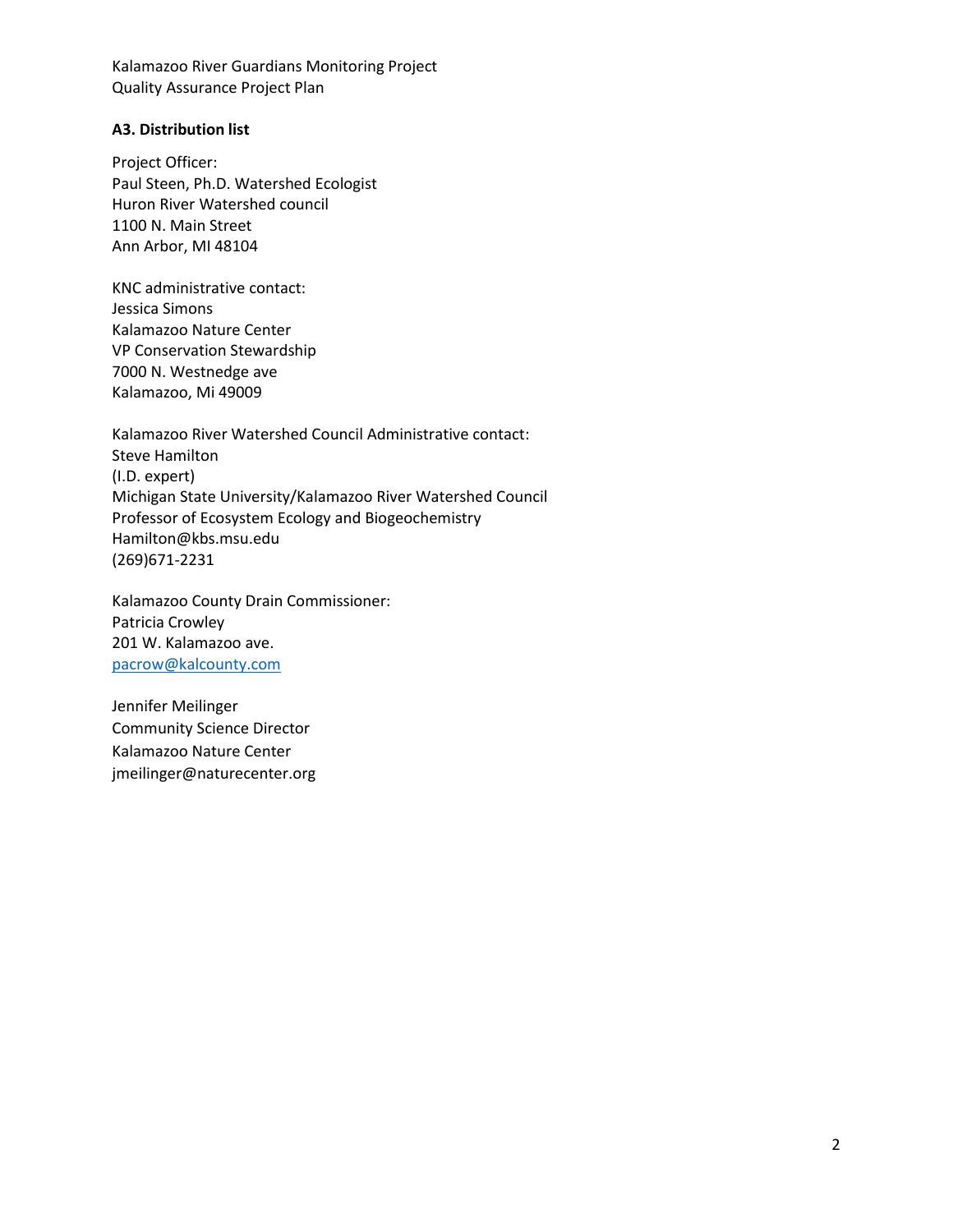# **A4. Program Organization**

**1. Project Advisor** – Jennifer Meilinger will advise the project manager tasks, oversee the budget, handle marketing strategies and assist with Volunteer recruitment.

**2. Project Manager** – Jennifer Meilinger will be the leader in the field for monitoring days, habitat assessments and behind the scenes organization for the Kalamazoo River Guardians Project. She will maintain the quality assurance project plan (QAPP), organize events, gather materials, keep track of samples and data, train monitoring team leaders, manage the budget and reporting, and handle all other responsibilities pertaining to the planning and implementation of the monitoring events.

**3. Field responsibilities** – Jennifer Meilinger will oversee field monitoring activities. We will have 5 monitoring leads whose responsibility will be to attend one training session prior to our event to learn sampling procedures. They will guide, assist and oversee the volunteers for one assigned site each monitoring event. We will have 10-20 volunteers, 3-4 at each site, who will monitor 4 sites following MiCorps outlined monitoring procedures. Many of our volunteers have prior monitoring experience and/or science backgrounds.

# **Laboratory Responsibilities**

Steve Hamilton (I.D. expert) Michigan State University/Kalamazoo River Watershed Council Professor of Ecosystem Ecology and Biogeochemistry Hamilton@kbs.msu.edu (269)671-2231 Steve Kohler (I.D. Expert) Western Michigan University Professor of Community Ecology/Aquatic Ecology [Steve.kohler@wmich.edu](mailto:Steve.kohler@wmich.edu)

Jennifer Meilinger will be the lead for the laboratory i.d. event. Jennifer has experience in macroinvertebrate identification and has easier access to equipment at the KNC. Our project will include volunteers, with sampling and identification experience, who will serve as crew leaders and experts during the identification portion of our event. They will oversee the benthic macroinvertebrate identification to ensure accuracy. A laboratory will be set up at the Kalamazoo Nature Center in Kalamazoo, Michigan.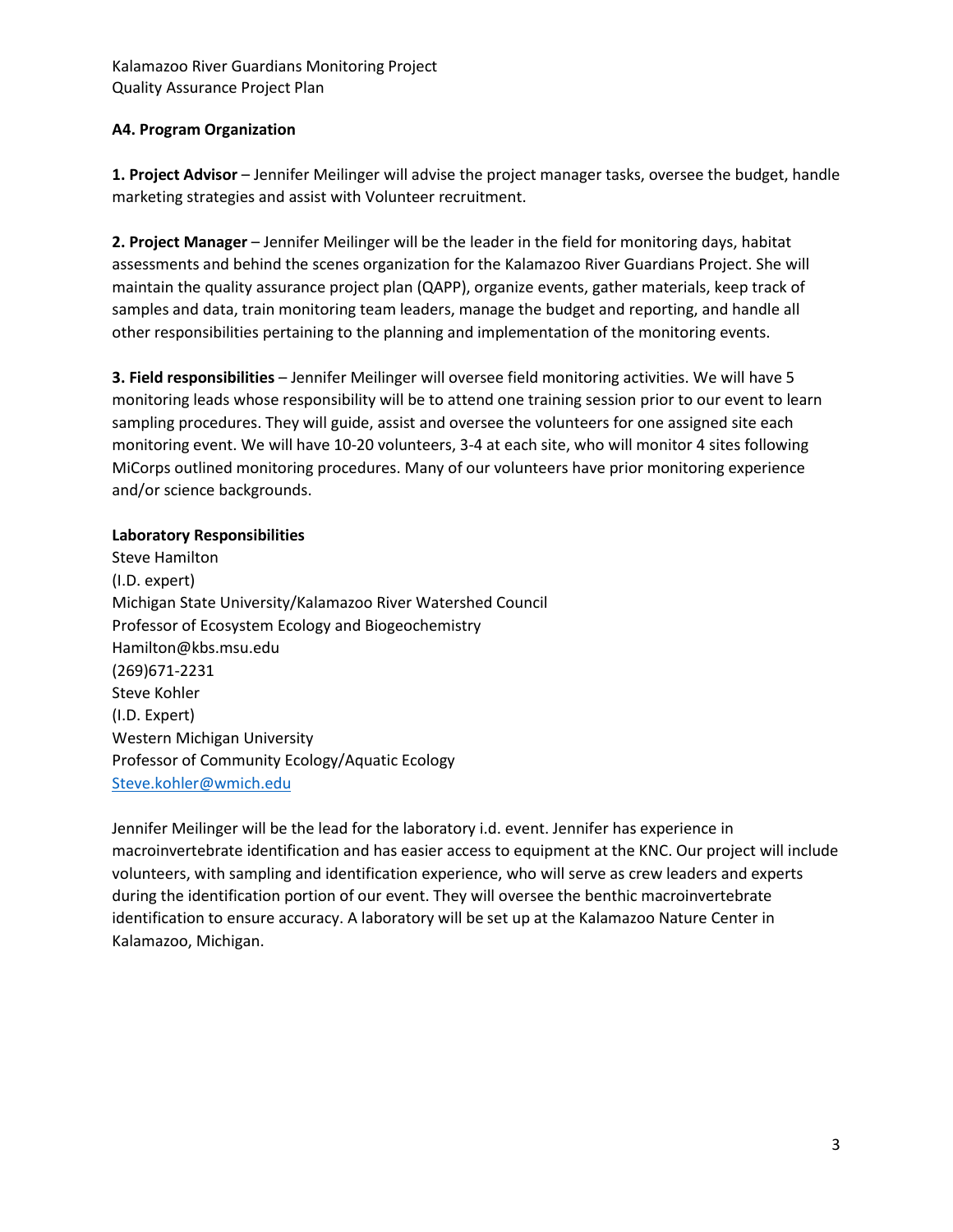# **A5. Problem Definition/background**

This project will address the guiding principles set forth in the Kalamazoo River Watershed Management Plan; specifically, this project will support the assessment of the nature and status of the watershed and ecosystem. After the Enbridge oil spill of 2010, the Kalamazoo River and its tributaries have undergone major remediation and clean-up efforts. However, within the Kalamazoo River Watershed, issues including a Superfund site, PCB contamination and numerous warnings against fish consumption indicate that much work is still necessary to return the river to a healthy ecological state.

In addition, three of our sites have been monitored for a number of years following the Michigan Department of Environmental Quality's procedure 51 by university classrooms. This data gives us a rich history for these sites that has yet to be recorded for public view. We will be able to compare our future results to this data.

## **A6. Program Description**

The Kalamazoo River Monitoring project, Kalamazoo River Guardians (KRG) will focus water quality testing efforts in areas that are accessible by citizens of Kalamazoo County.

- We will target sampling on the Kalamazoo River and its tributaries within Kalamazoo County. We plan to initiate our program in Kalamazoo County and extend it throughout the watershed as resources permit.
- We will educate the public about water quality and familiarize them with their watershed.
- We will gather quality data that is accessible to the community and will be used by the DEQ to prioritize monitoring decisions and better focus their efforts on areas of higher need.
- If it should be discovered that one of our sites is of poor quality, is misused, mistreated or degrading, we will use this information to inspire and organize local action to help raise the quality of our watershed. Conversely, if we discover exceptional health of a site we will celebrate the good standing as an additional tool for raising awareness and passion for clean water in our community.

The primary goals of the project are…

(1)…to establish a volunteer water quality monitoring program that will connect students and citizens of Kalamazoo with the Kalamazoo River Watershed.

(2) …help educate the public about local water issues and create a greater number of committed clean water stewards.

(3) … reach new community members each year and continue to grow the number of citizens interested in the health of the watershed.

(4) … improve and alleviate human impact on the watershed.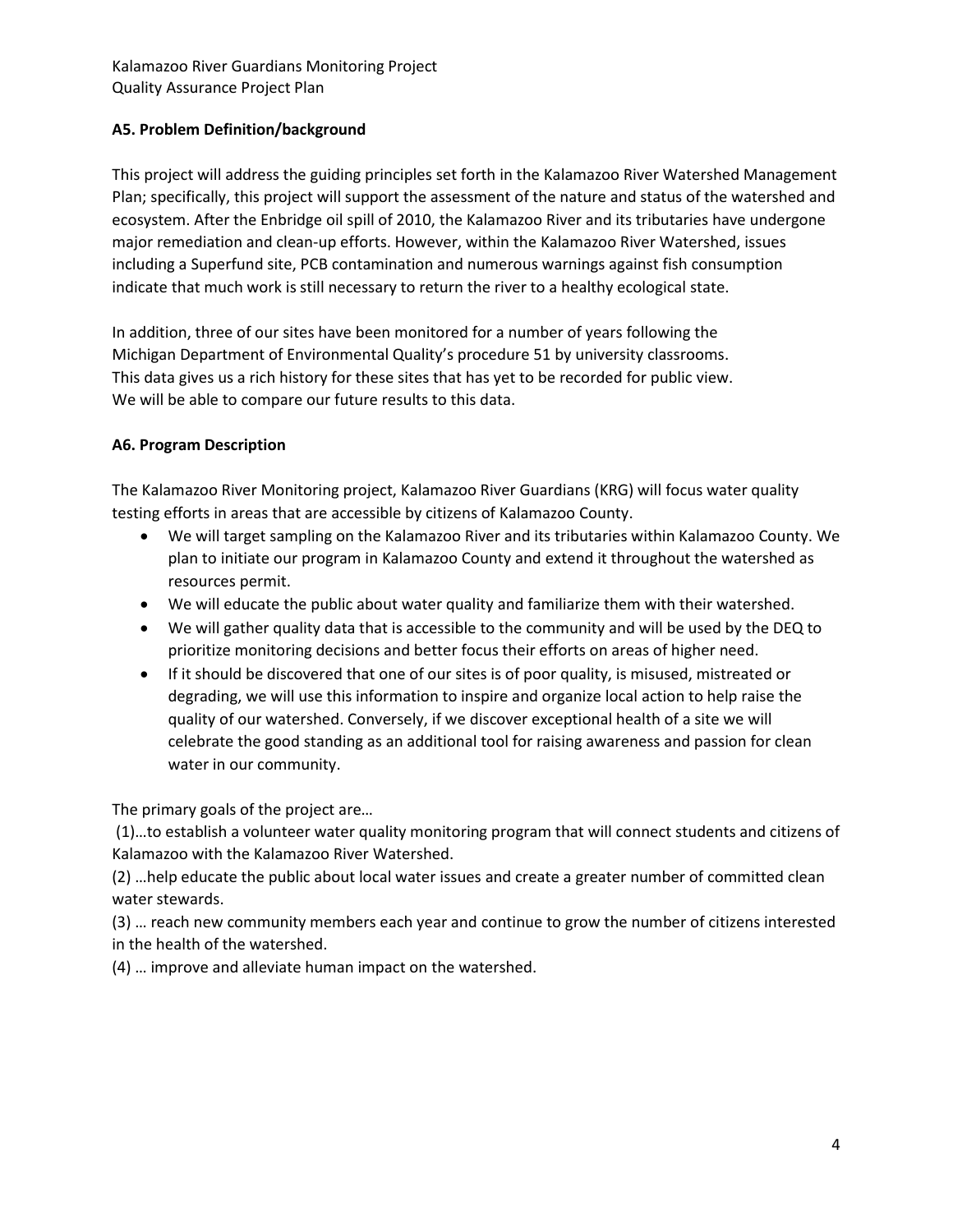# **A7. Data Quality Objectives.**

# *Precision/Accuracy*

The following techniques will be reviewed during training and in retraining of team leaders every three years:

1) Collecting style (must be thorough and vigorous).

2) Habitat diversity (must include all habitats present and be thorough in each one).

3) The transfer of collected macro-invertebrates from the net to the sample jar (Thoroughness is critical).

Since there is inherent variability in accessing the less common taxa in any stream site and program resources do not allow program managers to perform independent (duplicate) collections of the sampling sites, our goal for quality assurance is conservative. A given site's Stream Quality Index (SQI) score or total diversity (D) measure across macro-invertebrate taxa will be noted as "preliminary" until three spring sampling events and three fall sampling events have been completed. At least two of these six measures will be collected by different volunteer teams to avoid consistent errors. The resulting measures of D and SQI for each site will be compared to the composite (median) results and each should be within two standard deviations of the median. Sample results that exceed these standards should be then noted as "outliers" and examined to determine if the results are likely due to sampling error or a true environmental variation.

If sampling error is determined the data point should be removed from the data record. The sample will be recollected if it is possible to do so in a two-week time frame from the other samples collected that season. If not, there will be gap in the data for that collection date.

Volunteer teams that generate more than one outlier should be observed by the program manager at the next sampling event and be considered for retraining.

The program experts will make the final identifications for each sample.

# *Bias/Systematic Error*

Sites will be sampled by different team leaders at least once every three years in each season (two events among six sampling events, if conducted twice per year) to examine the effects of bias in individual collection styles. The new measure should be within two standard deviations of the median of past measures. Sites not meeting this DQO will be evaluated as above by the program expert.

# *Completeness*

Following a QA review of all collected and analyzed data, data completeness will be assessed by dividing the number of measurements judged valid by the number of total measurements performed. The data quality objective for completeness for each parameter for each sampling event is 90%. If the program does not meet this standard, the program manager will consult with MiCorps staff to determine the main causes of data invalidation and develop a course of action to improve the completeness of future sampling events.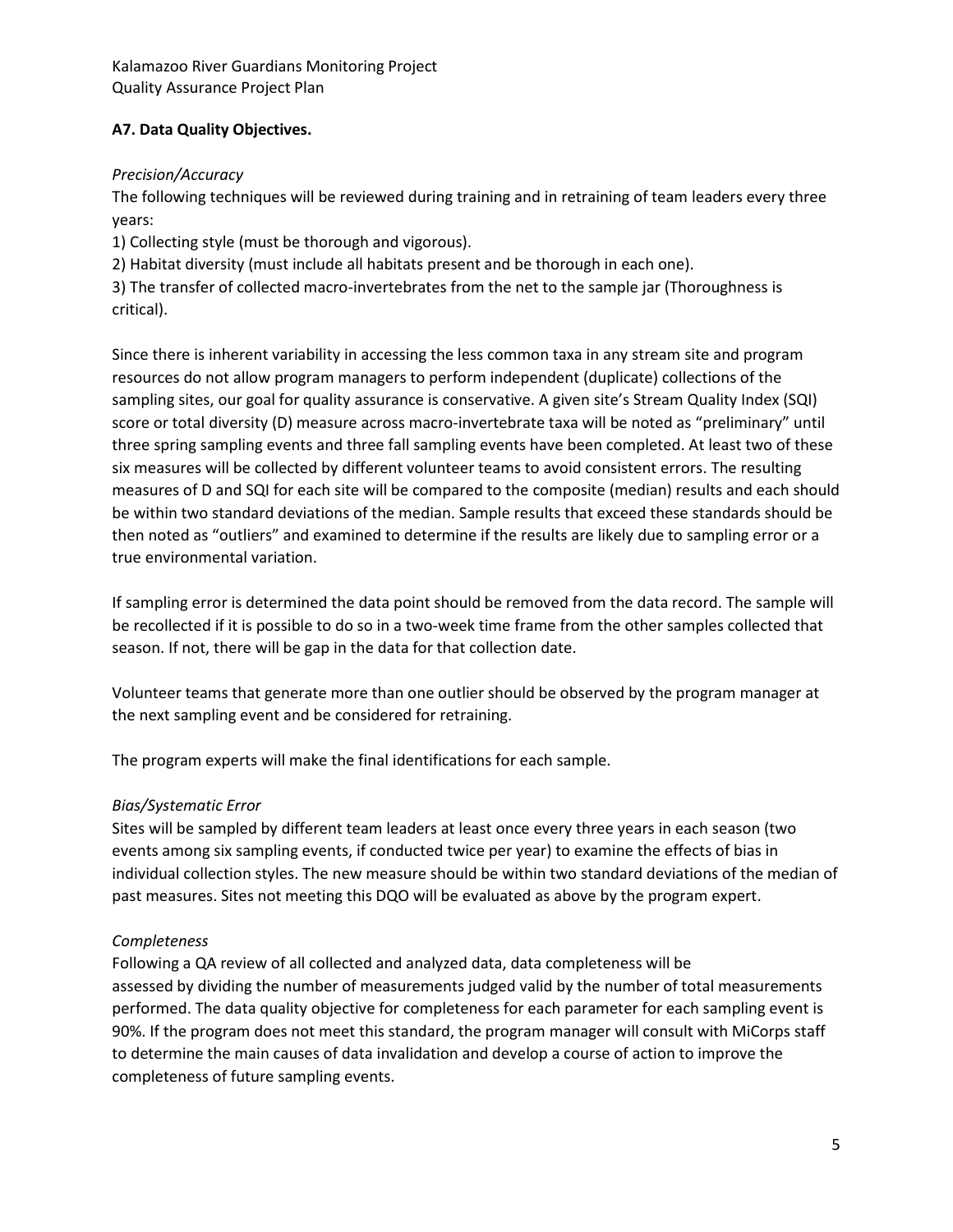## *Representativeness*

Study sites are selected to represent the full variety of stream habitat types available locally, emphasizing the inclusion of riffle habitat. All available habitats within the study site will be sampled and documented to ensure a thorough sampling of all of the organisms inhabiting the site. Resulting data from the monitoring program will be used to represent the ecological conditions of the contributing subwatershed. Since limited resources are available to allow the program to cover the entire watershed, some subwatersheds will not initially be represented. Additional sub-watershed sites will be added as resources and volunteers allow.

# *Comparability*

To ensure data comparability, all volunteers in the watershed will follow the same sampling and site selection methods and use the same units of reporting. Program directors and trainers will learn the standard MiCorps monitoring methods at annual trainings by MiCorps staff and will train their volunteers to follow those methods to ensure comparability of results among all MiCorps programs. To the extent possible, the monitoring of all study sites will be completed on a single day. For each sampling event that is not completed on a single day, monitoring by volunteers will be completed within the same two week period. If a site is temporarily inaccessible, such as due to prolonged high water, the monitoring time may be extended for two additional weeks. If the issue concerning inaccessibility is continued beyond the extended dates, then no monitoring data will be collected during that time and there will be a gap in the data. If a team is unable to monitor their site during the specified time, the team leader will contact the program manager as soon as possible and no later than the end of the first week in the sampling window in order for the manager to arrange for another team to complete the monitoring. If no team is available, the program manager will, if feasible, sample the site. Otherwise, the site will go unmonitored for that season.

# **A8. Special Training and certifications**

Volunteers will be trained as crew leaders. The program manager, Jennifer Meilinger will function as the 5th site leader. When one of these volunteers decides to no longer participate in the program, another interested volunteer will be asked to assume this role. The other volunteers in the program will be asked if they would like to be trained collectors and identifiers. Trainings for the leader, collector, and identifiers will take place between 1-4 weeks before the collection event as needed. With the exception of the program's first collection event, first time volunteers will be assigned to sorting and picking the specimens and will be encouraged to take the leader/collector/identifier training before the next collection event.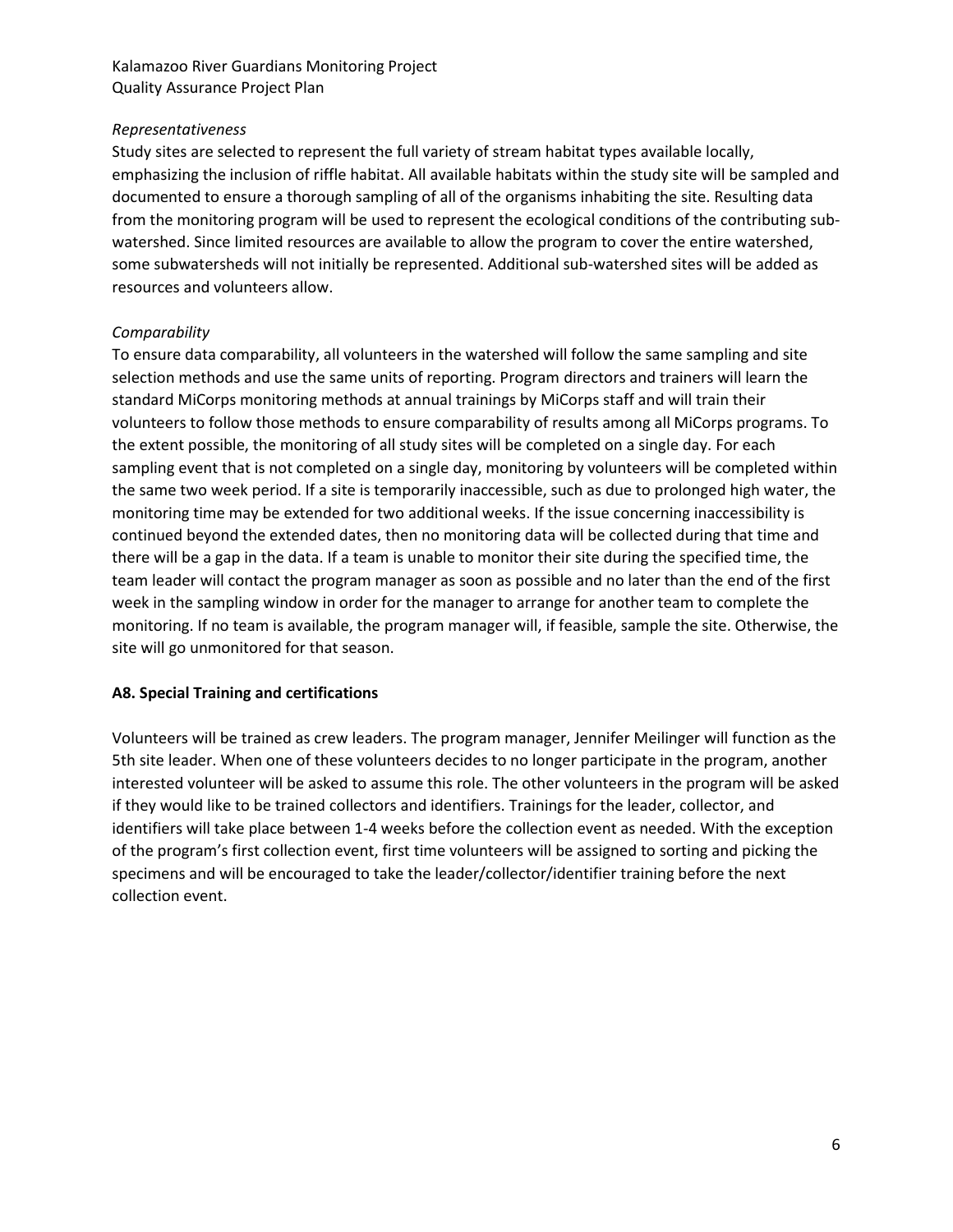# **B1. Study Design and Methods Sampling Equipment**

Each site will be supplied with the following supplies:

- (1) 31⁄2 gal. buckets
- (2) D-Nets (handles will be marked as yard sticks)
- (2) sorting trays
- (4) forceps
- (4) 2 oz. jars with lids prefilled with ethanol for specimens
- (1) water bottles for rinsing specimens
- (1) 100' reel-style measuring tape

(2) pencils

Pre-made labels with site number printed 12 pairs of lug-sole waders were purchased for volunteer. Many volunteers have their own. Map of site, clipboard with data sheets, and pencils will be provided.

Site Description

Site 1: Kalamazoo River @ Merrill Park

42.28567727249582, -85.51537836499872

County: Kalamazoo County

Past monitoring efforts: Annual since 2012.

Surrounding Environment: This site is moderately urban to rural. It is within a park boundary but boarders a small highway. The section we will monitor moves through an area bordered by lawn and a township park into a more wooded area. There is two lane highway (hwy 96) on the opposite bank with a natural buffer which ranges from 20 -100 feet in width.

Site 2: Kalamazoo River @ D Avenue

42.37722326920304, -85.57871918866385

County: Kalamazoo County

Past monitoring efforts: Annual since 2012.

Surrounding environment description: Rural. The river at this site has a riffled bottom, with a fork in the river as it moves around a small island. The bank is natural wooded area on all sides. A house sits on each side but quite far back from the river bank.

Site 3: Davis Creek

42.27225361669652, -85.54135300015767

County: Kalamazoo County

Past monitoring efforts: DEQ monitored in 2009 very close to this site. It was rated acceptable with a score of -1 for taxa. It was given a habitat rating of acceptable with a rating of 133. It had recently undergone some habitat restoration as part of a clean-up at the Lakeside Refinery site. Monitoring at this site has been annual since 2012.

Surrounding environment description: Residential/Commercial. This site includes nearby storm drains and has had quite a few human impacts. It runs through an industrial area and is routed though concrete in a few areas. It has an old gas line running through it and an old railroad bridge. The stream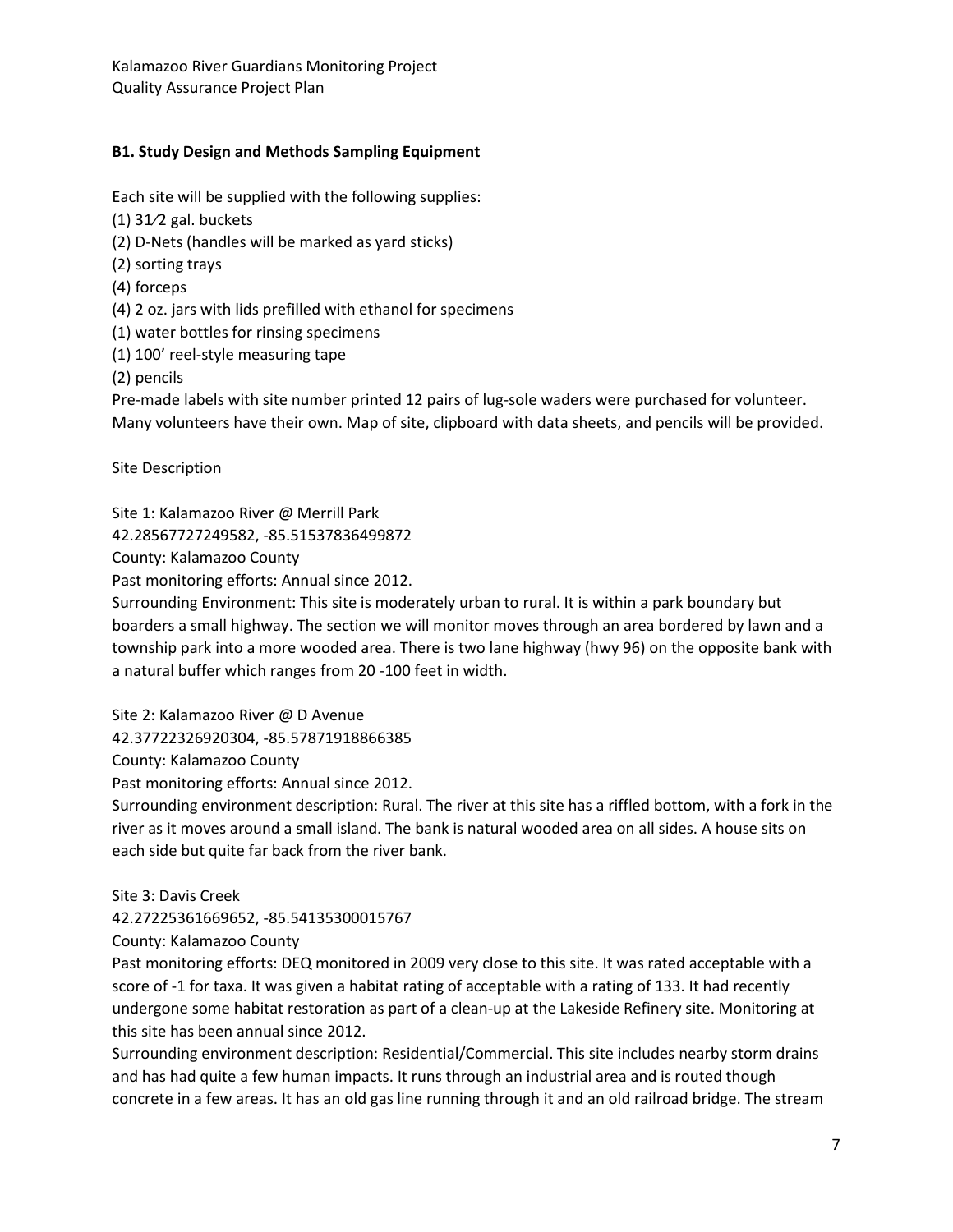bank has erosion issues all along the creek. The creek ends in an EPA restoration site. The site has undergone shoreline restoration in recent years. It is our hope that our monitoring efforts can track the impact of the restoration and the pace of recovery. Our data at this site is expected to vary over time.

#### Site 4: Arcadia Creek

42.290262665903356, -85.59672168236658

County: Kalamazoo County

Past monitoring efforts: Annual since 2012.

Surrounding environment description: Commercial. This site includes nearby storm drainage. This site runs through the busy Kalamazoo business district between WMU and Kalamazoo College. It borders Stadium Drive and a small university neighborhood and business district. It runs through culverts and has been altered many times to make way for development.

#### Site 5: Trout Run Stream

42.359667385518, -85.58113582224719

#### County: Kalamazoo County

Past monitoring efforts: This stream has been monitored since the 1970's by Kalamazoo Nature Center staff and local universities. Surrounding environment description: Forest. This stream runs through a very natural area. It has basically remained untouched form many years. It runs along one of the Kalamazoo Nature Center trail systems. The Project manager will provide site maps for volunteers and will flag sampling areas prior to the sampling events.

Sampling the benthic community: Multiple collections will be taken from each habitat type present at the site, including riffle, rocks or other large objects, leaf packs, submerged vegetation or roots, and depositional areas, while wading and using a D-frame kick net. If more than one site is sampled per team the team will inspect nets to ensure they are clean before proceeding to the next site. The trained collector will transfer the material from the net into white pans. The remaining volunteers (pickers) will pick out samples of all different types of macro-invertebrates from the pans and place them into jars of 70% ethyl alcohol for later identification. During the collection, the collector will provide information to the team streamside leader in response to questions on the data sheet that review all habitats to be sampled, the state of the creek, and any changes in methodology or unusual observations. Data is summarized using the MiCorps Stream Quality Index (SQI) located on the macroinvertebrate data sheet. The streamside leader will instruct and assist other team members in detecting and collecting macroinvertebrates in the sorting pans, including looking under bark and inside of constructions made of sticks or other substrates. Potential sources of variability such as weather/stream flow differences, season, and site characteristic differences will be noted for each event and discussed in study results. There are places on the data sheet to record unusual procedures or accidents, such as losing part of the collection by spilling. Any variations in procedure should be explained on the data sheet.

Potential resource/time constraints: The timing of the event (taking unpredictable weather into consideration) can affect the availability of volunteers. It may be difficult to find an "ideal" sampling date in our two-week window.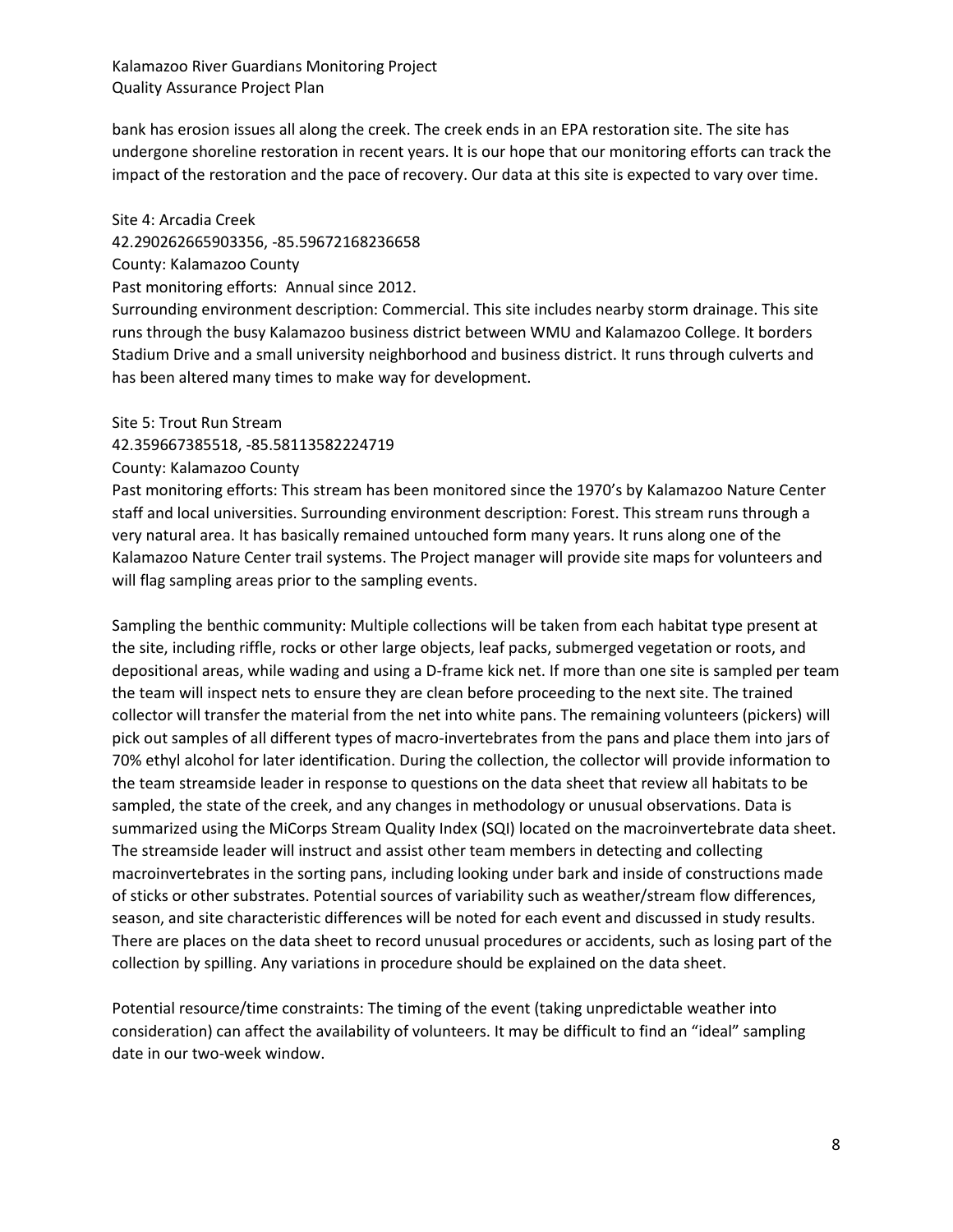At the collecting site, all invertebrate sample jars receive a label written in pencil, stating date, location, name of collector, and number of jars containing the collection from this site. The data sheet also states the number of jars containing the collection from this site. The collection jars will be pre-labeled. The team leader is responsible for returning all jars and all equipment to Jennifer Meilinger at the Kalamazoo Nature Center Upon return from the collection site. The collections are checked for labels, the data sheets are checked for completeness and for correct information on the number of jars containing the collection from the site, and the jars are secured together with a rubber band and site label and placed together in one box. They are to be examined, sorted on the afternoon of the sampling day. Counting and identification will occur as the designated ID experts have time. The data sheets are used on the identification day, after which they remain on file indefinitely.

At the time of identifying the sample, the sample identifier checks the data sheet and jars to ensure that all the jars, and only the jars, from that collection are present prior to emptying them into a white pan for sorting. If any specimens are separated from the pan during identification, a site label accompanies them. For identification, volunteers sort all individuals from a single jar into look-alike groups, and then are joined by an identification expert who confirms the sorting and provides identification of the taxa present. These identifications are then verified by the program expert. When identification of a sample is complete, the entire collection is placed in a single jar of fresh alcohol with a poly-seal cap and a printed label inside the jar and stored in a designated KNC storage area. The alcohol is carefully changed (to avoid losing small specimens) in the jars every few years. Samples will be stored in a cool, dry, closed cabinet at room temperature.

## Parameters

Macro-invertebrate community will be monitored and identified to order level at least annually, preferably in both April and October.

## Timing

The benthic population is sampled within a two-week period in mid-April and mid-October. Most sites are sampled on a single day, although additional population samples may be collected within a twoweek period. The physical characteristics of the sites are measured once every three to five years during the summer or fall.

## Equipment Quality Control

- Check to make sure equipment is in working order and not damaged
- Clean equipment before and after taking it into the field
- Label equipment with their dates of purchase and dates of last usage
- Check the expiration date of chemical reagents prior to each use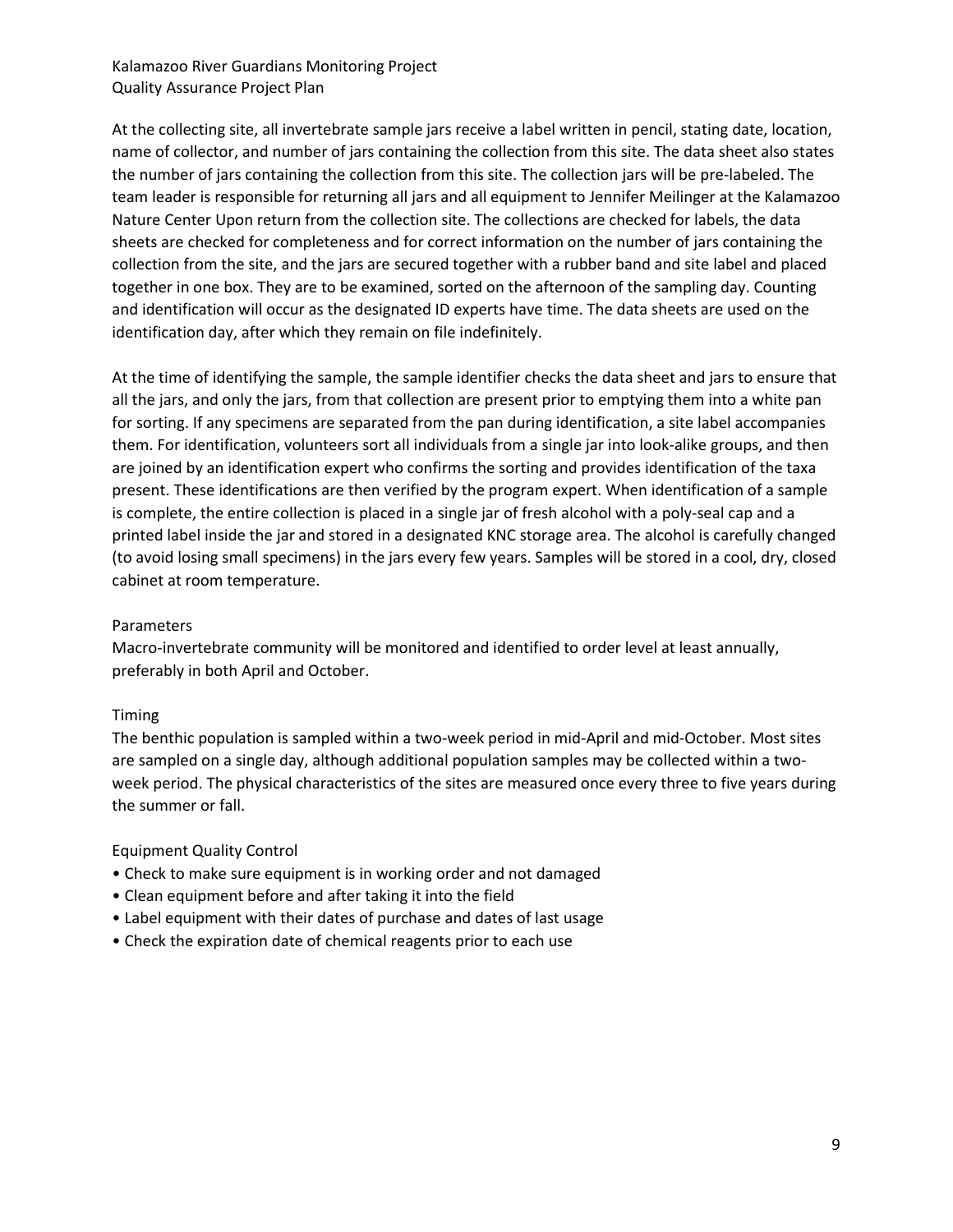# **B2. Instrument/Equipment Testing, Inspection, and Maintenance**

All supplies and equipment were purchased in September 2012. Jennifer Meilinger will be responsible for their upkeep, storage, and replacement.

Waders – If any waders are reported damaged after use they will be replaced. Wader hangers were also purchased so that they can be hung upside down. Waders will be hung in a Kalamazoo River Guardian's store room, an area where temperature and humidity are regulated.

Nets – Nets will be inspected after each use. Nets will be stored in a KRG designated storage room where temperature and humidity are regulated.

Small equipment – Forceps, droppers, etc. will be stored in this same storeroom. Large equipment – Buckets, sorting trays, tarps, etc. will be stored in a Kalamazoo Nature Center Maintenance barn

# **B3. Inspection/Acceptance for Supplies and Consumables**

Supplies such as Ethanol (from Carolina Biological Supply), glass jars with poly seal lids (from M Jacob & Sons), etc. will be inspected after each sampling date. Low supplies will be replenished immediately after sampling date to insure they will be ready for next event. All supplies will be stored in the KRG store space.

## **B4. Non-direct Measurements**

Not applicable.

# **B5. Data Management**

Raw data will be entered and managed in Microsoft Excel workbooks. Data will be stored on the Kalamazoo Nature Center's computer system and backed up externally. Computer passwords provide data security. Recorded data will be entered directly into the online MiCorps database by Jennifer Meilinger or other Kalamazoo Nature Center staff for storage within the MiCorps data exchange system. Data sheets will be filed in Jennifer's office for a period of at least five years. Macroinvertebrates Data are summarized for reporting into four metrics: All taxa, insects, EPT (Ephemeroptera + Plecoptera + Trichoptera), and sensitive taxa. Units of measure are families counted in each metric. The MiCorps Stream Quality Index (SQI) is also computed.

## **C1. System Assessments and Response Actions**

Not applicable.